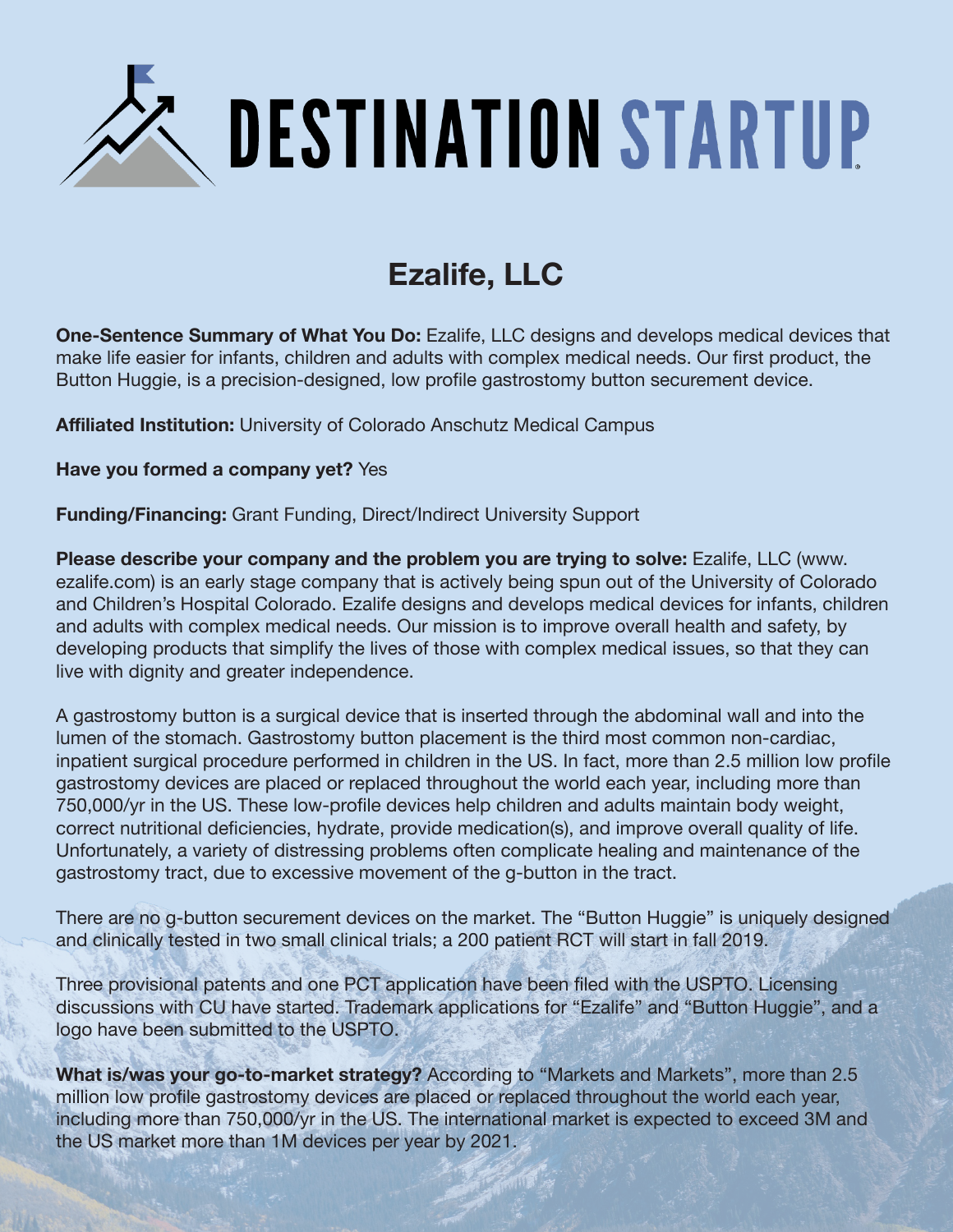

No company, including those that manufacture g-buttons, offers an external securement method for these devices. To create a barrier to market entry, we have submitted three provisional (CU4335H, CU4613H, CU4913H) and one full PCT (62/636,536) application (and soon a second) to the USPTO via CU TTO for national and international patent protection.

Value Proposition: ED visits and hospital readmissions are common after gastrostomy placement in children due to infection (26.6%), mechanical complication (22%), or replacement (19.4%). Landisch et al noted that early laparoscopic g-button dislodgement (< 6wks) occurred in 7.6% of patients, with an average cost for IR (interventional radiology) replacement of \$7,105. We will soon start an IRB approved, multicenter randomized controlled trial comparing g-button related complications in patients who use the standard tic-tac-toe (tape and gauze) dressing versus the Button Huggie for a 12-week period, to prove clinical effectiveness and parental adoption.

The FDA categorizes the Button Huggie is a Class II, 510(k) exempt medical device, subject to General Controls under Product Code PLI, regulated by 21 CFR 876.5980). We plan to begin online sales once we complete the 200 patient clinical trial and make any final design modifications to the device.

**How will/do you generate revenue?** We are employing a razor-razorblade revenue business model. We plan to sell 12 week Button Huggie kits online via the Ezalife.com website. We also plan to market and sell to hospitals. Discussions with Children's Hospital Colorado have helped outline the following process. Patients will receive a Button Huggie starter kit at the time of g-button placement. This kit will include one reusable lid, 12 disposable base layers and 120 gauze pads (a 12- week supply). The surgeon who places the initial g-button will apply a sterile Button Huggie at the time of initial gastrostomy button placement and then give the kit with 11 remaining weeks of dressings to the parents. The nurses on the ward will reinforce use of the device by teaching the parents how to change the gauze pad and/or base layer as needed. At home, parents and caregivers will be able to access the Ezalife.com website for replacement products, including brightly colored thematic lids.

There is great potential to develop additional, related product lines for gastrostomy buttons made by other manufacturers, as well as gastrojejunostomy, cecostomy and vesical (bladder) access devices in current use. Each will have a slightly different shape and profile, but all will have the same basic three component design (reusable lid, absorbent gauze layer and base layer).

Dr. Moulton was recently awarded a \$25,000 grant to develop a securement method for external tunneled catheters. This device will adopt similar design features of the Button Huggie and could be added to Ezalife's product portfolio.

**How will this showcase benefit your company or technology?** Ezalife, LLC is Dr. Moulton's third startup. The company has raised nearly \$300,0000 in grant funding from the following organizations: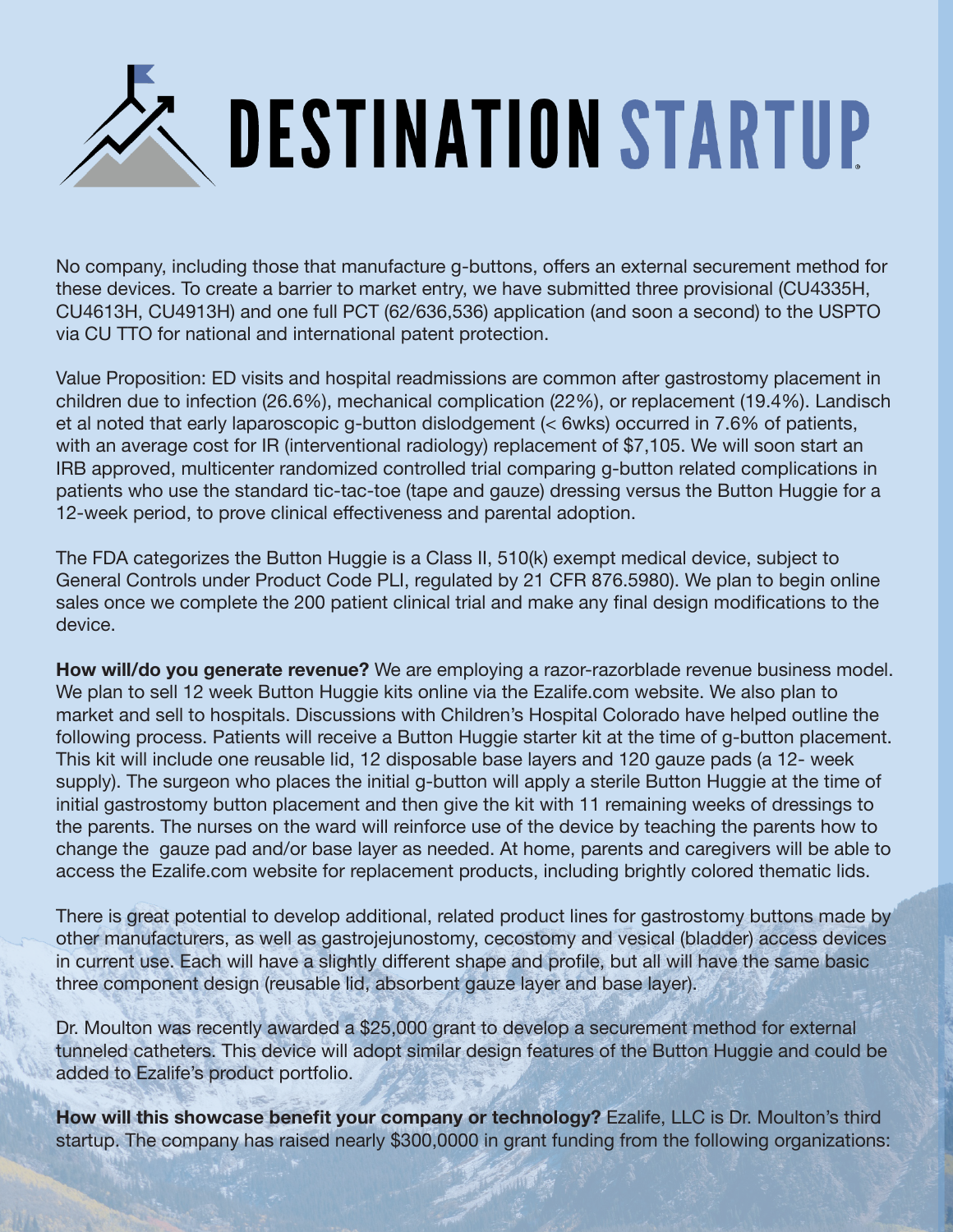

- 1. CU Department of Surgery, AEF grants: \$75,000 (2016- 17, 2017- 18 and 2018- 19)
- 2. First Place, \$40,000, 2019 Children's Hospital Colorado Innovation Challenge
- 3. First Place, \$50,000, 2019 UCSF- Stanford, Pediatric Device Accelerator
- 4. 2019- 2021 CU Spark Grant, \$108,000
- 5. Second place, \$25,000, 2019 CU Boulder New Venture Challenge

Ezalife is actively seeking \$300,000 from an angel investor to hire a sales and marketing team. We are especially interested in speaking to those who are drawn to the idea of joining and building an early stage company that is poised to launch a national, followed by international marketing and sales plan for a series of thematic gastrostomy button and other medical securement devices.

A likely exit scenario is to sell the company to an existing medical device manufacturer, such Applied Medical Technology (Brecksville, OH), Halyard Health (Alpharetta, GA), C. R. Bard (Tempe, AZ) or Boston Scientific (Marlborough, MA). We believe that if one of these companies were to acquire Ezalife and the Button Huggie product portfolio, it would gain a competitive advantage over its competitors in the gastrostomy button marketspace (current global sales > 2.5 units/yr). We believe there are several avenues that will lead to significant Button Huggie sales in a short period of time, followed by a relatively quick and successful exit.

## **Who are the members of your team and why is this the right team to get the job done?**

Steve Moulton MD is a Professor of Surgery at the University of Colorado and pediatric surgeon at Children's Hospital Colorado, where he directs the Trauma/Burn Program and holds the Colorado Firefighter Endowed Chair for Burn and Trauma Care.

Dr. Moulton is a surgical entrepreneur. He founded 10Blade, Inc. in 2001, shortly after 9/11. 10Blade was funded by the NIH and US Army to develop small lightweight sensors and big data methods to merge pre-hospital vital sign and field treatment data with disparate hospital database systems, to provide incoming patient situational awareness in real-time. This work evolved into the Medical Hands-Free Unified Broadcast (MEDHUB) battlefield communication system that is being developed by Sierra Nevada Corporation for the US Army.

In 2010 Dr. Moulton and Greg Grudic PhD co-founded Flashback Technologies, Inc., based on technology they co-invented at CU. Flashback developed and now markets the first FDA cleared medical monitor (CipherOx® CRIM1) for continuous, beat-to-beat non-invasive assessment of acute blood loss on the battlefield and in pre-hospital and hospital settings. This work was supported by nearly \$10M in funding from the NIH and the US Army (including SBIR Phase I, II, and III grants) and several million dollars in private capital.

Ezalife, LLC is Dr. Moulton's third startup. He is actively working with New Media on branding, marketing and website design. He is in the team building phase and is actively hiring.